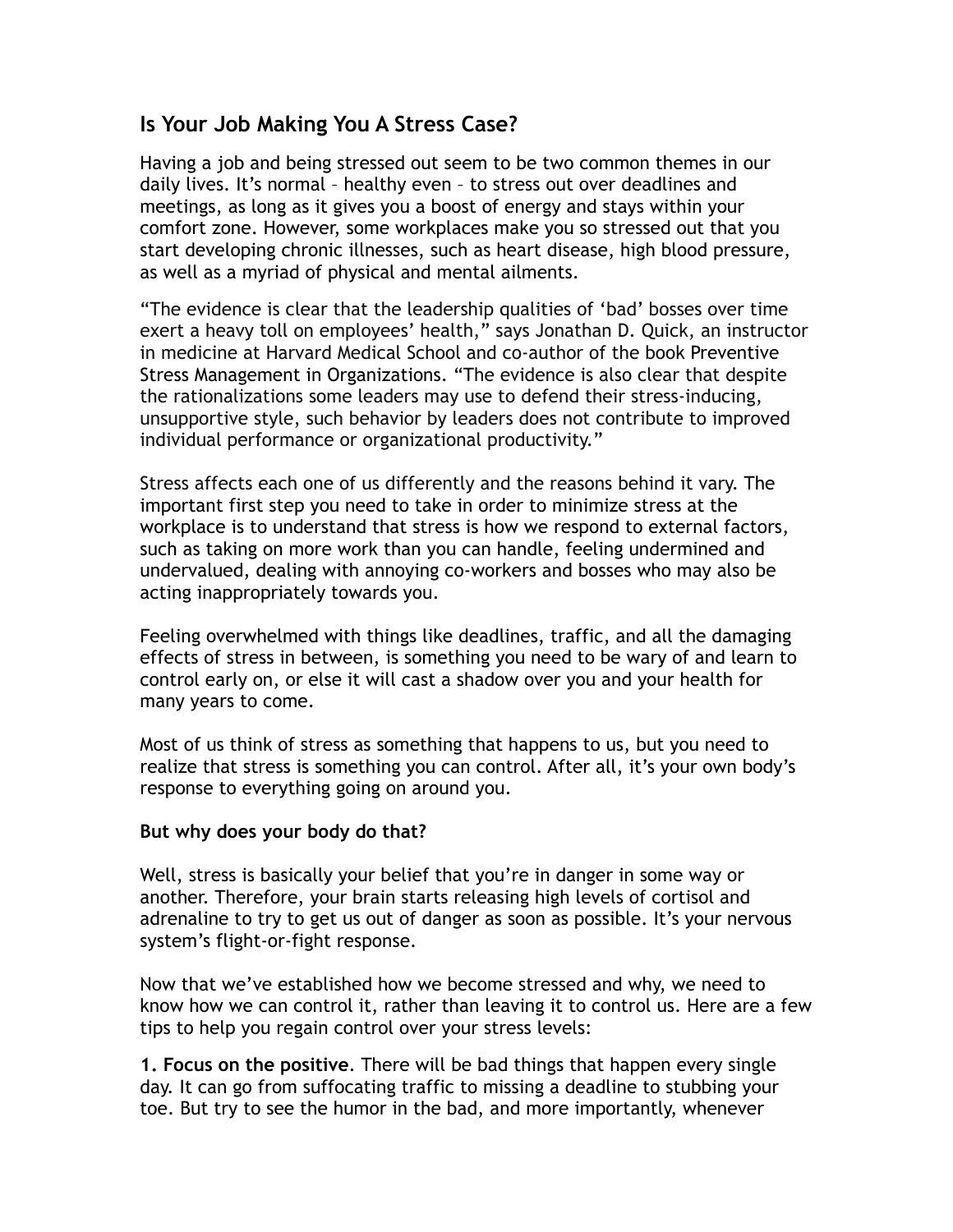you're faced with a negative situation and start feeling that stress headache coming on, train yourself to focus on the good things that happened throughout the day; your lunch was great, the view from your office is spectacular, you look good in your outfit. By doing that, you'll find that levels of cortisol decrease, thus stabilizing your stress.

**2. Meditate regularly**. Even for only five minutes a day, meditating can do wonders for lowering your stress levels. The best part is that it can be done right at your desk. If your boss gives you more work on top of the overflowing list of things you have to do, just take a deep breath, lean back in your seat and think of a place you've been dreaming of visiting, a happy memory, or clear your mind altogether. The point is to control your thoughts that trigger stress and help lower your blood pressure.

**3. Say 'no'**. We tend to bite off more than we can chew. It shows that we're go-getters and perfectionists, that we can handle anything and that we're diligent with our bosses. But, in fact, the reality is that it shows that we have poor judgement of how much we can accomplish in the amount of time we have.

It's okay to say 'no' when your boss or co-worker bombards you with more work than you can handle. Be polite, but firm, and explain that you're already overcommitted and that taking on more work will just decrease the quality of your work. They'll get the idea, you'll remain the hard-working, high-achiever that you are, and they'll respect you for it.

**4. Schedule social time**. You are not your job; don't forget that. If you let work consume you, you'll lost focus of your purpose in life. You need to reconnect with your social network, go out with friends, do creative things, and take time out for yourself to prioritize what you value in life. Just talking to one of your friends and venting out about your day at work will do wonders to your nervous system. Studies show that when we discuss what's troubling us, it lowers our levels of cortisol and stabilizes our blood pressure. It also puts things in perspective and gives you a sense of renewed power and control over the things going on in your life.

**5. Be healthy**. This includes eating whole foods, eating more fruits and vegetables, getting the right amount of omega-3 fatty acids into your diet. When you're well nourished, you're less likely to stress out at work.

What's more, exercising should be a non-negotiable part of your life. When you exercise, you release all that pent-up stress and your body releases endorphins, which shuts down your fight-or-flight response and increases your relaxation and happiness modes.

Furthermore, sleeping is key to maintaining stress levels. When you're sleepdeprived, you're more anxious, tired, and unable to think clearly. Schedule eight hours of sleep each night, even if you have work you still need to finish.